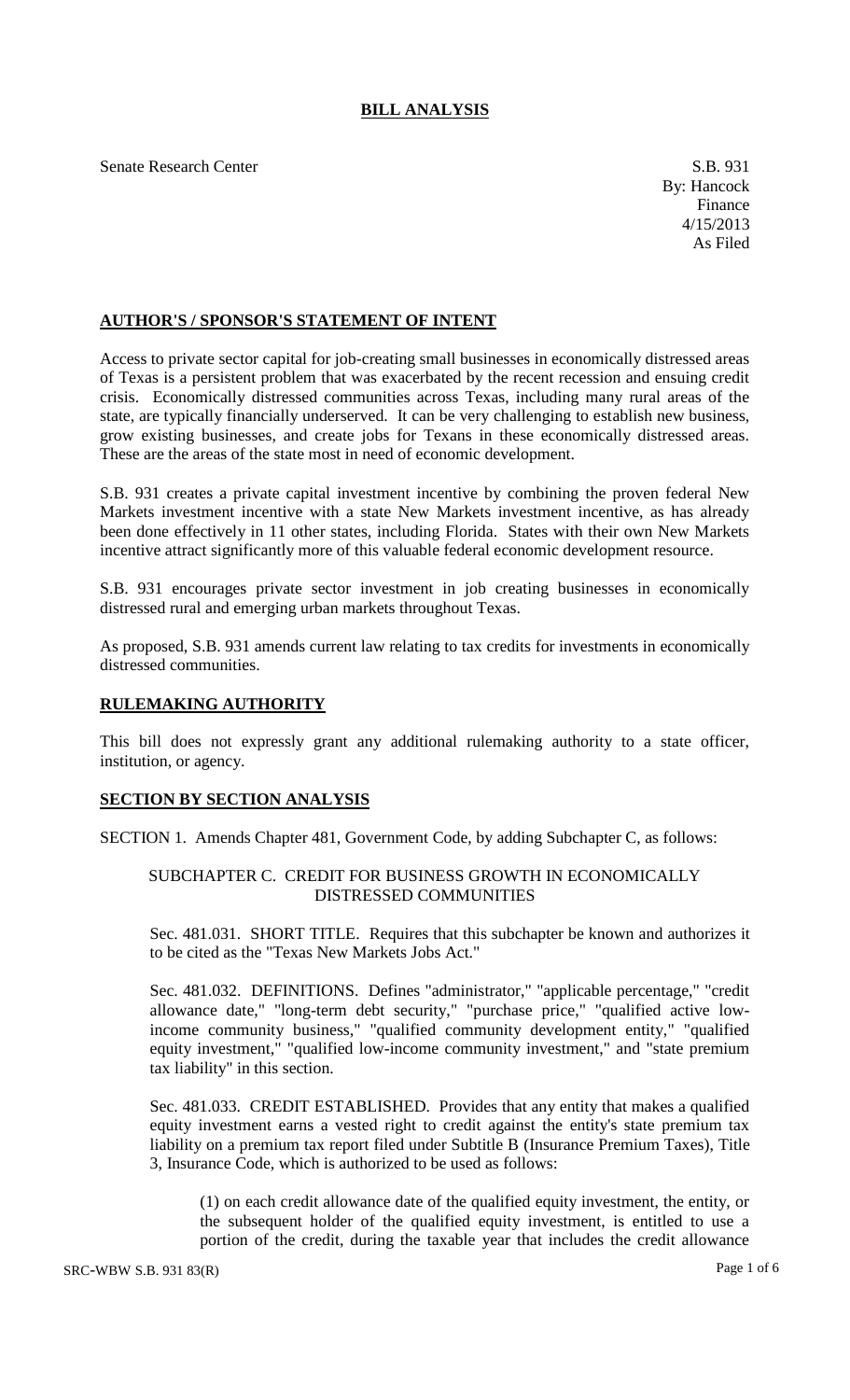date, equal to the applicable percentage for that credit allowance date multiplied by the purchase price paid to the issuer of the qualified equity investment;

(2) the amount of the credit claimed by an entity may not exceed the amount of the entity's state premium tax liability for the tax year for which the credit is claimed; and

(3) any amount of tax credit that the entity is prohibited from claiming in a taxable year under the provisions of this subchapter may be carried forward for use in any subsequent taxable year.

Sec. 481.034. TRANSFERABILITY. Provides that no tax credit claimed under this subchapter is refundable or saleable on the open market. Authorizes tax credits earned by a partnership, limited liability company, S corporation, or other pass-through entity to be allocated to the partners, members, or shareholders of that entity for their direct use in accordance with the provisions of any agreement among those partners, members, or shareholders. Provides that an allocation under this section is not considered a sale for the purposes of this subchapter.

Sec. 481.035. CERTIFICATION OF QUALIFIED EQUITY INVESTMENTS. (a) Requires a qualified community development entity that seeks to have an equity investment or long-term debt security designated as a qualified equity investment and eligible for tax credits under this subchapter to apply to the Economic Development and Tourism Division of the office of the governor (administrator). Requires the administrator to begin accepting applications on October 2, 2013. Requires the qualified community development entity, in its application, to include the following:

> (1) evidence of the applicant's certification as a qualified community development entity, including evidence of the service area of the entity that includes this state;

> (2) a copy of the allocation agreement executed by the applicant, or its controlling entity, and the Community Development Financial Institutions Fund;

> (3) a certificate executed by an executive officer of the applicant attesting that the allocation agreement remains in effect and has not been revoked or canceled by the Community Development Financial Institutions Fund;

> (4) a description of the proposed amount, structure, and purchaser of the qualified equity investment;

> (5) identifying information for any entity that will earn tax credits as a result of the issuance of the qualified equity investment;

> (6) examples of the types of qualified active low-income community businesses in which the applicant, its controlling entity, or affiliates of its controlling entity have invested under the federal New Markets Tax Credit Program; applicants are not required to identify qualified active lowincome community businesses in which they will invest when submitting an application;

> (7) a nonrefundable application fee of \$5,000, which is to be paid to the administrator and is required for each application submitted; and

> (8) the refundable performance fee of \$500,000 required by Section 481.038(a).

(b) Requires the administrator, not later than 30 days after the date of receipt of a completed application containing the information required under Subsection (a),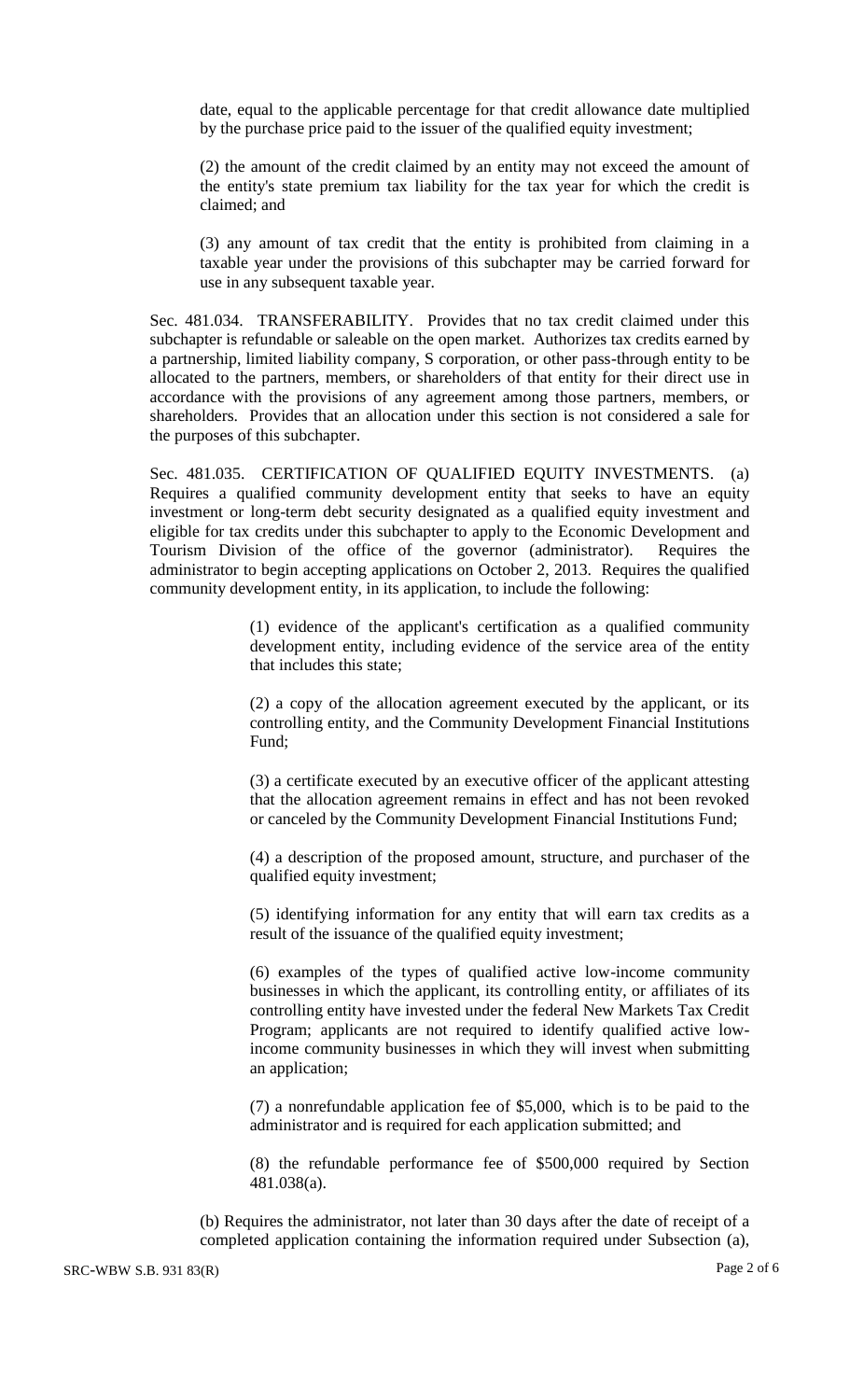including the payment of the application fee and the refundable performance fee, to grant or deny the application in full or in part. Requires the administrator, if the administrator denies any part of the application, to inform the qualified community development entity of the grounds for the denial. Requires that the application, if the entity provides any additional information required by the administrator or otherwise completes its application within 15 days after receiving notice of denial, be considered completed as of the original date of submission. Provides that if the qualified community development entity fails to provide the information or complete its application within the 15-day period, the application remains denied and is required to be resubmitted in full with a new submission date.

(c) Requires the administrator, if the application is complete, to certify the proposed equity investment or long-term debt security as a qualified equity investment that is eligible for tax credits under this subchapter, subject to the limitations provided by Subsection (e). Requires the administrator to provide written notice of the certification to the qualified community development entity and to the comptroller of public accounts of the State of Texas (comptroller). Requires that the notice include the names of the entities that earned the credits and their respective credit amounts. Requires the qualified community development entity, if the names of the entities that are eligible to use the credits change because of a transfer of a qualified equity investment or an allocation under Section 481.034, to notify the administrator of the change and the administrator is required to notify the comptroller.

(d) Requires the administrator to certify qualified equity investments in the order it receives applications under this section. Provides that applications received on the same day are considered to have been received simultaneously. Requires the administrator, for applications that are complete and received on the same day, to certify, consistent with remaining qualified equity investment capacity, the qualified equity investments in proportionate percentages based on the ratio of the amount of qualified equity investment requested in an application to the total amount of qualified equity investments requested in all applications received on the same day.

(e) Requires the administrator to certify \$750 million in qualified equity investments. Requires the administrator, if a pending request cannot be fully certified because of this limit, to certify the portion of the qualified equity investment requested that is authorized to be certified, unless the qualified community development entity elects to withdraw its request rather than receive a partial certification.

(f) Authorizes an approved applicant to transfer all or a portion of its certified qualified equity investment authority to its controlling entity, or any subsidiary qualified community development entity of the controlling entity, provided that the applicant provides the information required in the application with respect to the transferee and notifies the administrator of the transfer not later than the 30th day after the date of the transfer.

(g) Requires the qualified community development entity or any transferee under Subsection (f), not later than the 30th day after the date the applicant receives notice of certification, to issue the qualified equity investment and receive cash in the amount of the certified amount. Requires the qualified community development entity or transferee under Subsection (f) to provide the administrator with evidence of the receipt of the cash investment not later than the 10th day after the date of receipt. Provides that if the qualified community development entity or any transferee under Subsection (f) does not receive the cash investment and issue the qualified equity investment by the 30th day following the date of receipt of the certification notice, the certification lapses and the entity is prohibited from issuing the qualified equity investment without reapplying to the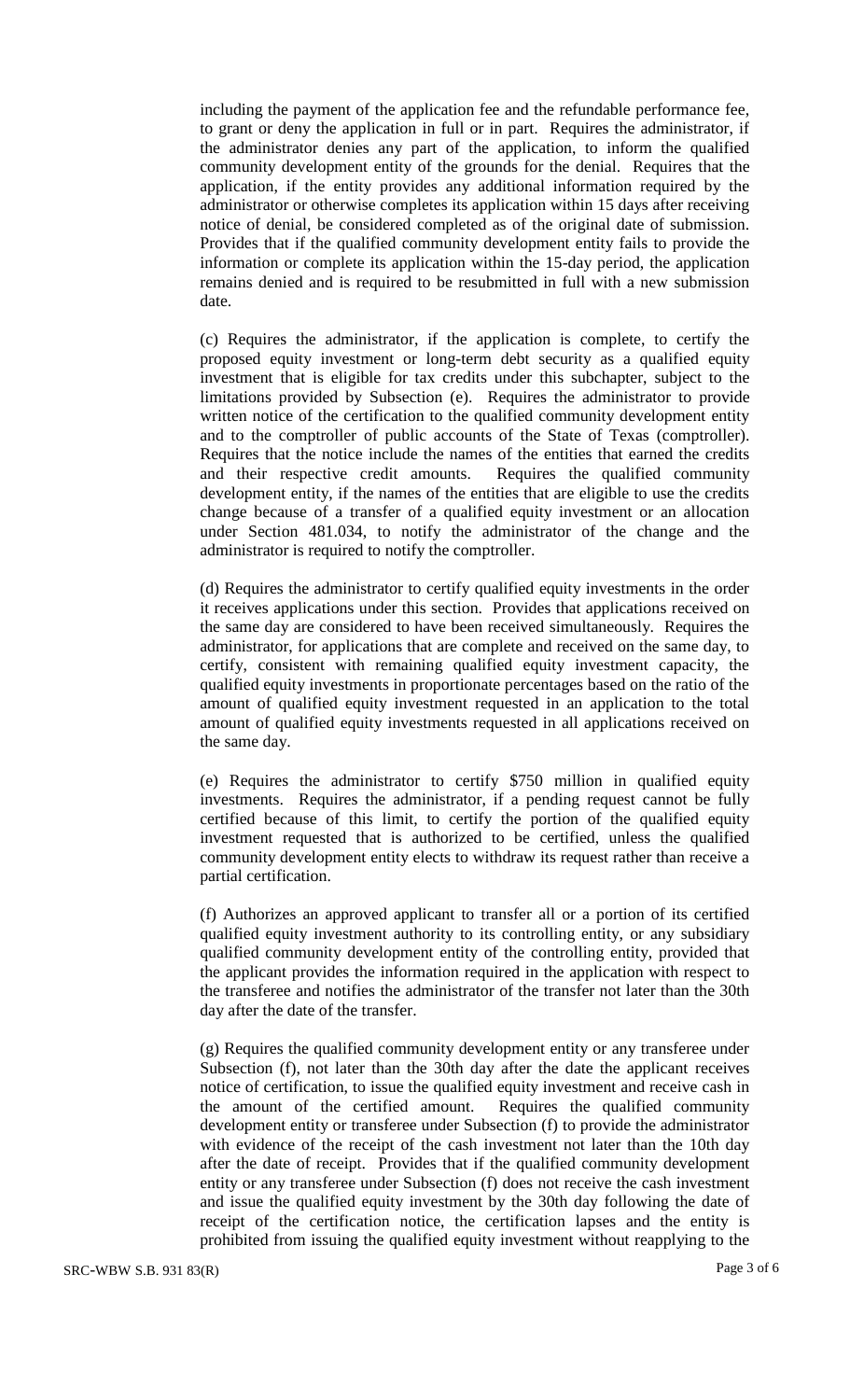administrator for certification. Provides that lapsed certifications revert to the administrator and are required to be reissued, first, pro rata to other applicants whose qualified equity investment allocations were reduced under Subsection (e) and, thereafter, in accordance with the application process.

Sec. 481.036. RECAPTURE. (a) Requires the comptroller to recapture, from the entity that claimed the credit on a return, the tax credit allowed under this subchapter if:

> (1) any amount of a federal tax credit available with respect to a qualified equity investment that is eligible for a credit under this subchapter is recaptured under Section 45D, Internal Revenue Code of 1986, as amended, in which event, the comptroller's recapture shall be proportionate to the federal recapture with respect to the qualified equity investment;

> (2) the issuer redeems or makes principal repayment with respect to a qualified equity investment before the seventh anniversary of the date of issuance of the qualified equity investment, in which event the comptroller's recapture is required to be proportionate to the amount of the redemption or repayment with respect to such qualified equity investment;

> (3) the issuer fails to invest an amount equal to 100 percent of the purchase price of the qualified equity investment in qualified low-income community investments in the state not later than 12 months after the date of issuance of the qualified equity investment and to maintain at least 100 percent of such level of investment in qualified low-income community investments in the state until the last credit allowance date for the qualified equity investment; or

> (4) at any time prior to the final credit allowance date of a qualified equity investment, the issuer uses the cash proceeds of the qualified equity investment to make qualified low-income community investments in any qualified active low-income community business, including affiliated qualified active low-income community businesses, exclusive of reinvestments of capital returned or repaid with respect to earlier investments in such qualified active low-income community business and its affiliates, in excess of 25 percent of such cash proceeds.

(b) Requires that an investment, for the purposes of this subchapter, be considered held by an issuer even if the investment has been sold or repaid if the issuer reinvests an amount equal to the capital returned to or recovered by the issuer from the original investment, exclusive of any profits realized, in another qualified low-income community investment not later than 12 months after the date of the receipt of such capital. Provides that an issuer is not required to reinvest capital returned from qualified low-income community investments after the sixth anniversary of the date of issuance of the qualified equity investment, the proceeds of which were used to make the qualified low-income community investment, and the qualified low-income community investment is required to be considered held by the issuer through the seventh anniversary of the date of the qualified equity investment's issuance.

Sec. 481.037. NOTICE OF NONCOMPLIANCE. Provides that enforcement of each recapture provision is subject to a six-month cure period. Prohibits a recapture from occurring until the qualified community development entity has been given notice of noncompliance and given six months from the date of the notice to correct the noncompliance.

Sec. 481.038. REFUNDABLE PERFORMANCE FEE. (a) Requires a qualified community development entity that has an equity investment or long-term debt security designated as a qualified equity investment and eligible for tax credits under this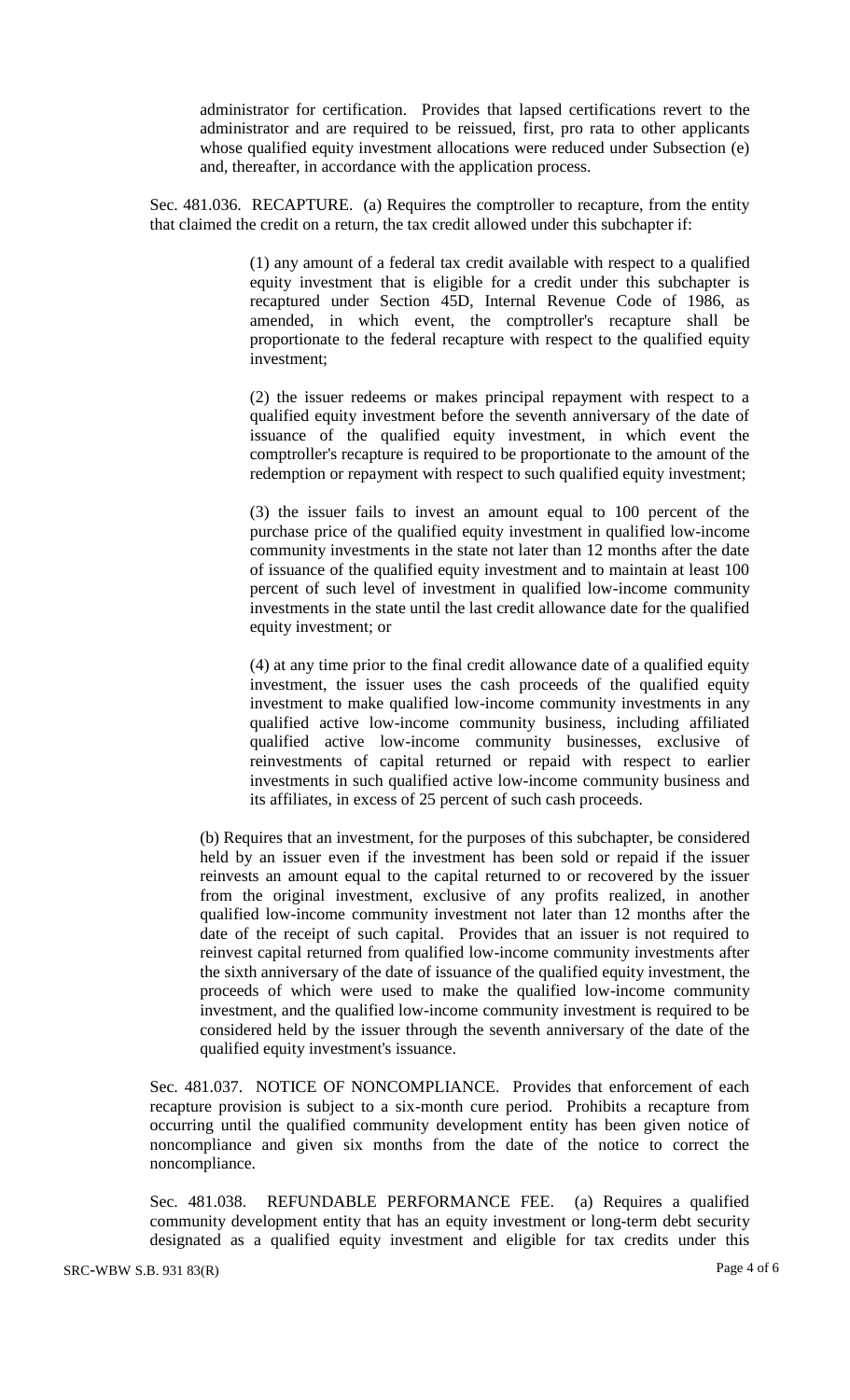subchapter to pay a fee in the amount of \$500,000 to the comptroller for deposit in the new markets performance guarantee account if the qualified community development entity and its subsidiary qualified community development entities fail to issue the total amount of qualified equity investments certified by the administrator and receive cash in the total amount certified under Section 481.035(c) or the qualified community development entity or any subsidiary qualified community development entity that issues a qualified equity investment certified under this section fails to meet the investment requirement under Section 481.036(a)(3) by the second credit allowance date of the qualified equity investment. Requires that forfeiture of the fee under this subdivision to be subject to the six-month period provided under Section 481.037.

(b) Requires that the fee required under Subsection (a) be paid to the comptroller and held in the new markets performance guarantee account until compliance with this subsection has been established. Authorizes the qualified community development entity to request a refund of the fee from the comptroller not earlier than 30 days after the date the entity meets all the requirements of Subsection (a). Provides that the comptroller has 30 days to comply with the request or to give notice of noncompliance.

Sec. 481.039. LETTER RULINGS. (a) Requires the administrator or the comptroller to issue letter rulings regarding the tax credit program authorized under this subchapter, subject to the terms and conditions provided by this section. Provides that, for the purposes of this subchapter, the term "letter ruling" means a written interpretation of law to a specific set of facts provided by the applicant requesting a letter ruling.

(b) Requires the administrator or comptroller to respond to a request for a letter ruling not later than the 60th day after the date of receipt of the request. Authorizes the applicant to provide a draft letter ruling for the administrator's or comptroller's consideration. Authorizes the applicant to withdraw the request for a letter ruling, in writing, before the issuance of the letter ruling. Authorizes the administrator or comptroller to refuse to issue a letter ruling for good cause but must list the specific reasons for refusing to issue the letter ruling. Provides that good cause includes cases in which the applicant requests that the administrator or comptroller determine whether a statute is constitutional or a regulation is lawful; the applicant's request involves a hypothetical situation or alternative plans; the facts or issues presented in the request are unclear, overbroad, insufficient, or otherwise inappropriate as a basis on which to issue a letter ruling; and the issue is currently being considered in a rulemaking procedure, contested case, or other agency or judicial proceeding that may definitively resolve the issue.

(c) Requires that letter rulings bind the administrator and comptroller and their agents and successors until the entity or its shareholders, members, or partners, as applicable, claim all tax credits on a Texas tax return or report, subject to the terms and conditions provided in properly published regulations. Requires that the letter ruling apply only to the applicant. Requires the administrator or comptroller, in making determinations under this subchapter, to, to the extent applicable, look for guidance to Section 45D, Internal Revenue Code of 1986, as amended, and the rules and regulations issued under that section.

Sec. 481.040. RETALIATORY TAX. (a) Provides that an entity claiming a tax credit under this subchapter is not required to pay any additional retaliatory tax levied under Chapter 281 (Retaliatory Provisions), Insurance Code, as a result of claiming that credit.

(b) Provides that, in addition to the exemption under Subsection (a), an entity claiming a tax credit under this subchapter is not required to pay any additional tax that may arise from claiming the credit.

SECTION 2. Provides that this Act applies only to a tax report originally due on or after the effective date of this Act.